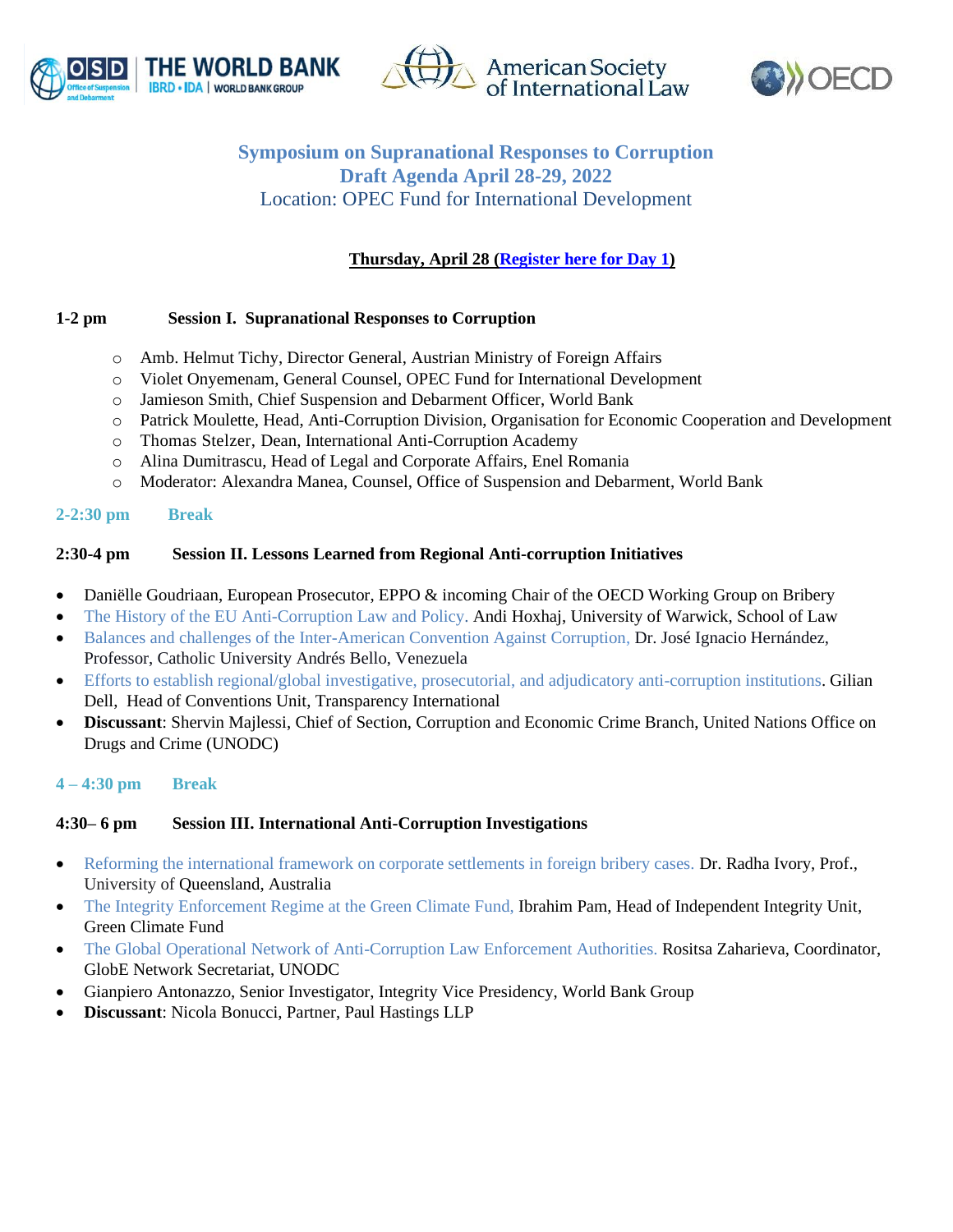# **Friday, April 29 [\(Register here](https://worldbankgroup.webex.com/worldbankgroup/onstage/g.php?MTID=ea6459c8fb391d074b493fdf872b0ef99) for Day 2)**

# **12:30 – 2 pm Session IV. Transnational Legal Responses to Grand Corruption**

- The International Anti-Corruption Court: A Transnational Response to Grand Corruption. Judge Mark Wolf, Chair of Integrity Initiatives International
- A New OECD Dispute Settlement Mechanism to Fight Transnational Corruption. Noah Arshinoff, Professor, University of Ottawa
- International pathways to accountability for grand corruption. Ádám Földes, Legal Advisor, Transparency International
- Principles for Using Targeted Sanctions to Address Crime. Anton Moiseienko, Australian National University
- **Discussant**: Patrick Moulette, Head, Anti-Corruption Division, OECD
- **2 – 2:30 pm Break**

### **2:30-4 pm Session V. Corruption and International Investment Arbitration**

- Adjudicating corruption: an analysis of the comparative effects of enforcement on investors and governments in international investment arbitration. Rachel Brewster, Professor, Duke University, School of Law
- Corruption in international investment agreements and investor-state dispute settlement. Yarik Kryvoi, British Institute of International and Comparative Law; Vladimir Kozin, UNODC
- The New Maritime Silk Road: Chinese Foreign Investment in Latin America and the Need for Urgent Anti-Corrupion Action in the Region. Andres Sellitto Ferrari, University of Pittsburgh
- Rethinking International Investment Law's Responses to Corruption: An Examination from the Global Governance Theory. Yueming Yan, Singapore Management University
- **Discussant**: Nikolaus Pitkowitz, Partner, Pitkowitz & Partners

# **4 – 4:30 pm Break**

# **4:30 – 6 pm Session VI. The Non-Government Sector's Role in Supranational Anti-corruption Efforts**

- Granting legal standing to NGOs in corruption proceedings. Simine Sheybani, Attorney, Hayat & Meier
- The corporate legal profession's role in global corruption: obligations and opportunities for contributing to collective aaction. Jasmine Elliott, University of Gothenburg
- Voluntary Good Faith Engagement of the Life Science Industry to Complement Anti-Corruption Efforts in the Healthcare Sector. Eui Hyun Yang, Analog Devices, Inc
- Clickbait Compliance and Transnational Corruption. William Heaston, Wharton School, University of Pennsylvania
- CSO Engagement to Deliver the Agenda 2030 Anti-Corruption Targets: The Case for a Supranational Initiative. Dr. Hady Fink, Advisor, Partnership for Transparency Europe
- Global Collective Action to Prevent Corruption amidst the COVID-19 Pandemic: An Overview of the Business Ethics for APEC SMEs Initiative. Andrew Blasi, Director, Crowell & Moring International
- **Discussant:** Marlen Heide, Partnering Against Corruption Initiative, World Economic Forum





Federal Ministry Republic of Austria European and International Affairs